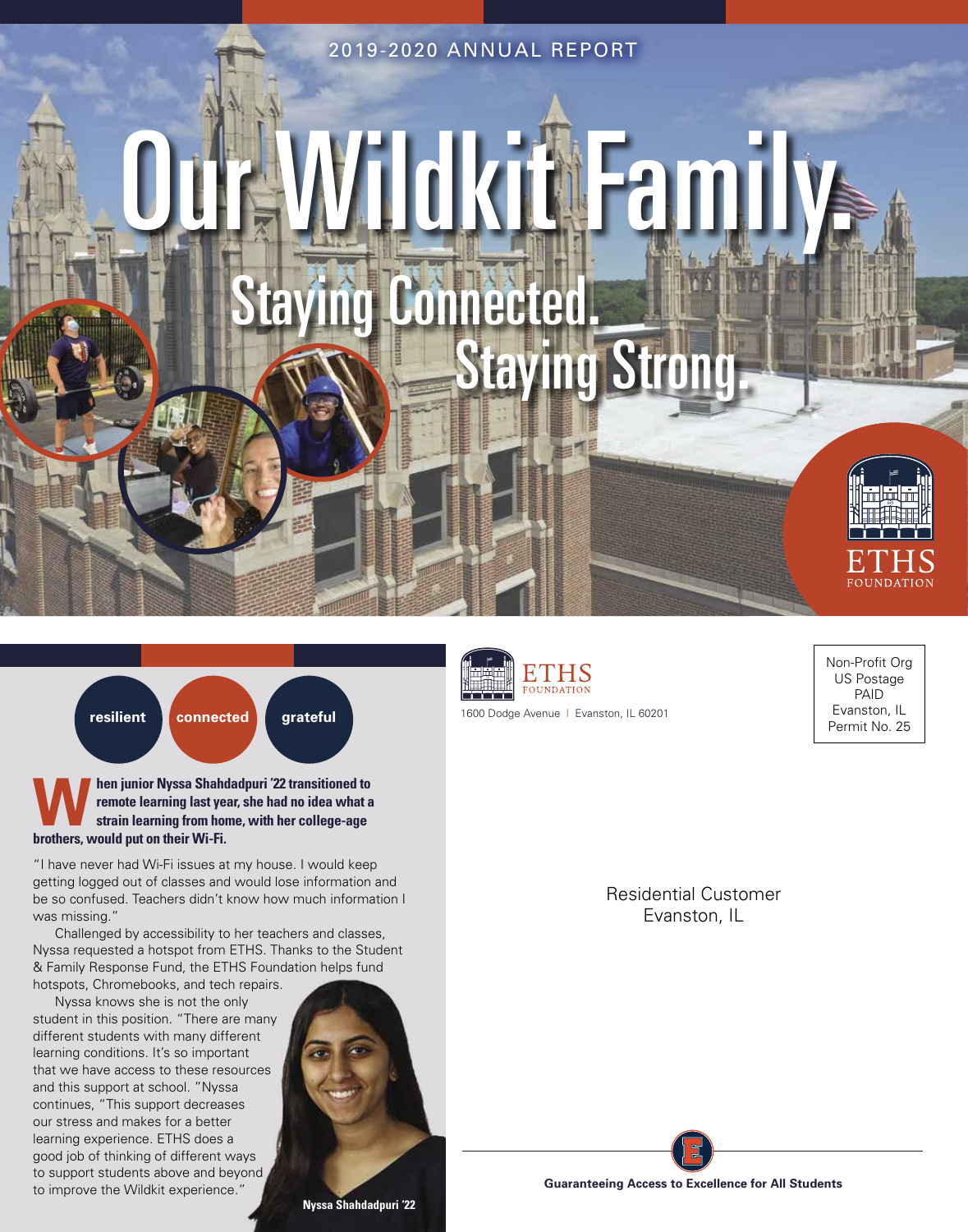## **STEAM Design Thinking and Innovation**

## **Sustaining Impact through the pandemic**

Thinking and Innovation was first introduced as<br>a course in 2016, the goal was to create an academically challenging<br>experiential learning environment for ETHS seniors. a course in 2016, the goal was to create an academically challenging, experiential learning environment for ETHS seniors.

While the STEAM DTI course fulfills an honors mathematics credit, students actually collaborate and apply **Science, Technology, Engineering, Arts, and Mathematics** to solve real-world problems. Since its inception, this class has grown in popularity among students and has also shaped the career paths of students who select this unique capstone experience.

**resilient**

**N** ia Williams '19 is currently pursuing a degree in Biological Engineering at No Carolina A&T State University. She cre degree in Biological Engineering at North Carolina A&T State University. She credits STEAM DTI with providing the decision-making opportunity that helps students determine their future path. "STEAM class prepared me to try and figure out what I wanted to do next. Engineering was always the plan, but I had a narrow-minded view of what engineering could be. I thought it was more math and science-heavy. But I am seeing it is possible to also work in community building. I was

 able to change my view on what Engineering could be and what I could make of it for myself. I could be an engineer that does programming surrounding STEAM concepts for youth."

STEAM DTI is modeled after a required class for all Northwestern University freshmen engineering students. The ETHS Foundation supported the creation of an entrepreneurial classroom space (thanks to alums David and Sue Milligan) and continues to fund a NU PIP (Public Interest Program) Fellow thanks to generous donors and the Segal Family Foundation. The PIP Fellow works alongside faculty to build out the program and support students as they work in collaborative teams to conduct research and engage in design thinking. Students are mentored by local entrepreneurs, technology startups, research scientists, leading-edge engineers, visual and performing artists, data scientists, and analysts as they explore complex global and community problems.

In STEAM DTI students become the agents of their own education. In the words of one graduate, "In STEAM, we don't just learn things, we do things." Nia Williams '19 appreciated the unique camaraderie and community, "STEAM was my favorite class. It allowed me to be my full self. I could use all that I knew and my experiences and incorporate that into what I was learning. I was surrounded by people who were valued and supported as individuals."

**Senior year was a very pivotal time in my life... Senior year was a very<br>
Senior year was a very<br>
steam allowed me to navigate this tough time** 

> **with others...** — NIA WILLIAMS CLASS OF 2019

Collaboration, creativity, communication, critical thinking and curiosity are emphasized in a way that most students have never experienced before. **"I am a math person, but also creative. I never had the opportunity to connect the art side of** 

**I am a math person, but also creative. I never had the opportunity to connect the art side of my brain to the STEAM side... f**<br>th pers<br>e. I nev<br>hity to c

— IZADORIUS SYLVESTER TORTUGA CLASS OF 2020

## **my brain to the STEAM side. I knew this class would be an opportunity to explore that,"** states Izadorius Tortuga '20, now

studying directing at Carnegie Mellon University. This past year, as students moved to remote

learning, STEAM looked very different but was no less vital in its student impact. "It is difficult to replicate the STEAM DTI experience, as it once was, in remote learning," comments Joyce D'Aprile, this year's NU PIP fellow, "but there is room in this class to re-design the curriculum. We substituted some of our physical prototyping lessons with digital design and technical skill-building, such as graphic design in Canva, CAD drawing in TinkerCAD, and podcast/video editing." By building these skill sets, students were able to create digital exhibits based on a personal passion, engaging their classmates in digital presentations that replicated the experience of going through what could eventually become a real museum or art exhibit. Joyce concludes, "STEAM students accepted the challenge of doing school differently this year and have produced incredible work despite current constraints."



**ETHS Student population**





**Nationally ranked in top 2-3% of high schools**

**ETHS Students Here** Hispanic/Latino 19.5%

## **Native American 0.3%**

- **Asian 5.6%**
- **White 45.6%**
- **Black/African-American 25.1%**
- 
- **Native Hawaiian 0.1%**
- **Two or more races 3.8%**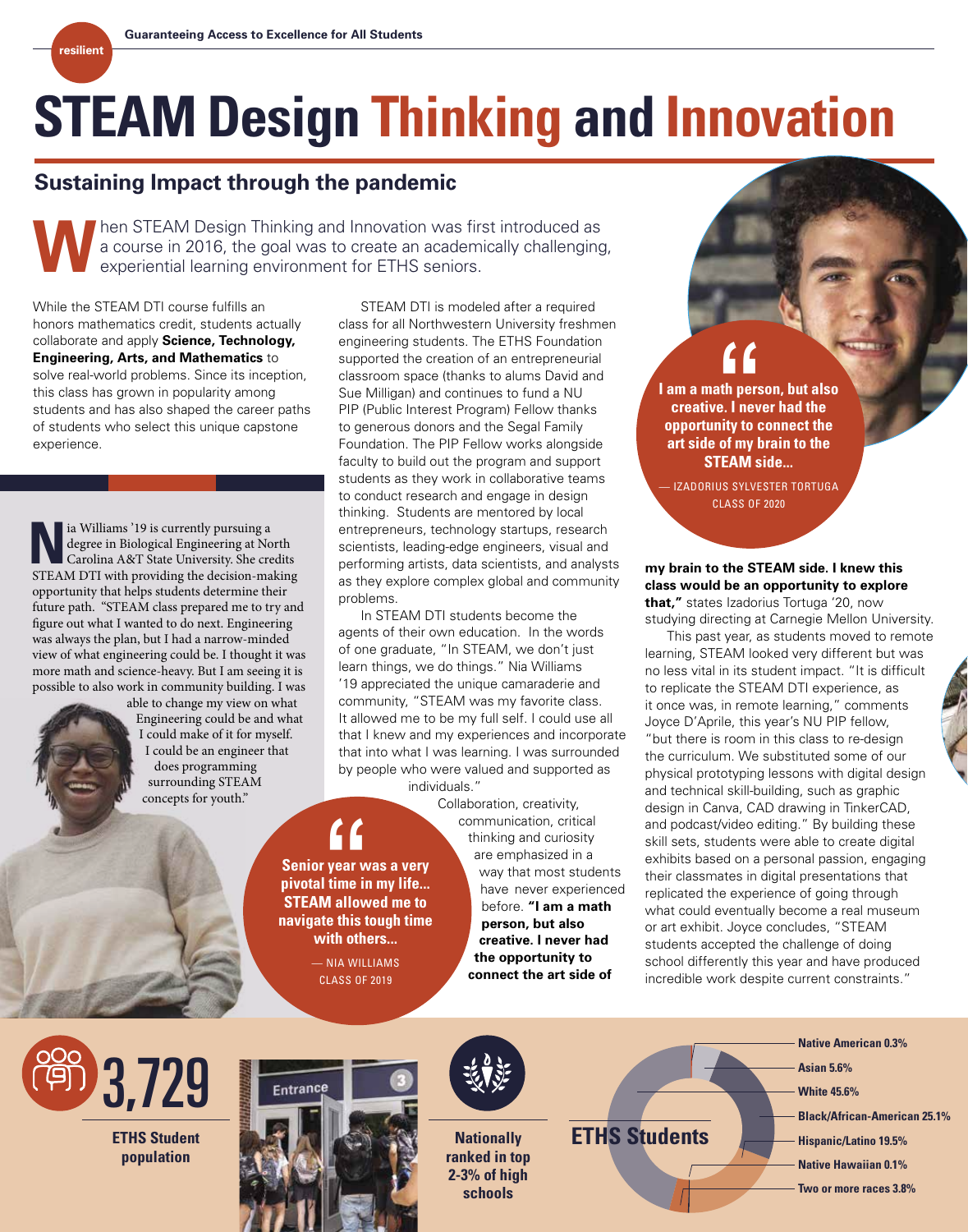## **ETHS Auditorium: Performance ready in 2021**

**L** ast year, thanks to the generous support of ETHS Foundation donors, funds were raised to support updates to the ETHS Auditorium's dated sound and **I**lighting systems.

The auditorium, a 1400-seat event space, is used not only for ETHS music and theater performances and student assemblies but also for community events, speakers and concerts.

A grant of \$450,000 will improve the sound and lighting systems in the space with \$150,000 to be directed to a new projection presentation system. These enhancements, to be completed this summer, will serve as an educational tool for students interested in music and theatrical production. Thanks to donor support, this investment will ensure students benefit from the most advanced equipment and educational opportunities to explore their passions.

This February, alumni Matthew Hunter '05 and Ian Weinberger '05 had the chance to return to ETHS to perform on the stage for an exclusive recorded performance for WILD for ETHS, the Foundation's annual benefit celebration, virtual for the first time this year.



**Matthew Hunter '05 and Ian Weinberger '05 perform on the ETHS Auditorium Stage in preparation for WILD for ETHS 2021.**

To enjoy their performance and experience some of the new lighting enhancements, check out the event recording of WILD for ETHS on the Foundation's website at supporteths.org.

## **Literacy Lab lifts students' success**

At ETHS, we are heavily invested in supports and interventions that allow us to support the efforts of all students to become appropriately

literate. In an effort to dramatically improve outcomes for students, a new Literacy Lab was created to provide an optimum space for interventionists to work individually and methodically with students; the ETHS Foundation provides funding for the lab.

The Literacy Lab is a new initiative to change the trajectory for the growing number of students who are reading below grade level and experiencing obstacles in their high school education. To provide the best outcomes and opportunities for students who need the most support, the Literacy Lab was created and staffed, utilizing a one-onone instruction model that has proven to be effective. Major objectives include a complete renovation of the physical space in Summer of

2021, professional development opportunities for Literacy Lab Reading Interventionists, a Summer Lift Program for students to strengthen literacy skills, and other resources (books, iPads, technology, etc.).

For 15 days during summer 2020, the ETHS Literacy Lab team ran the Summer Lift program. The staff prepared and delivered bags of books and materials to each student before the program began and provided one-on-one virtual instruction and support to students. The program was a wonderful success, with an average reading growth level of 1.3 years. Students and their parents/guardians expressed immense gratitude to the Lift team, and students felt better prepared and more confident starting the new school year.

**f**<br>The Li<br>oppor<br>to figu **The Literacy Lab, for me, has been a great opportunity to dig a little deeper and try to figure out what I'm really capable of in reading.**

— DANIELLE GENEUS '22



**Henry Engelhardt '75 and Diane Briere de l'Isle Engelhardt of Cardiff, Wales.**

## **Why do you give?**

This past year, the Foundation received the<br>largest single donation in its 12-year histor<br>from Henry Engelhardt '75 and Diane Bride<br>also Frazelhardt Spread super the next fourned largest single donation in its 12-year history from Henry Engelhardt '75 and Diane Briere de l'Isle Engelhardt. Spread over the next few years, this gift will impact students through multiple projects and educational opportunities.

The Engelhardts' generous gift will help provide Chromebooks and hotspots for students in need. It also invests in two transformative educational programs on campus - the new Literacy Lab and the interdisciplinary Geometry in Construction program. Additionally, it will create a scholarship fund for private instrument lessons for band students and provide assistive listening devices for the ETHS Auditorium, which is set to be renovated this year with lighting and acoustic updates.

This summer we spoke with Henry about why this gift is so meaningful.

## **Why now, why ETHS?**

"I was fortunate to get a lot out of my ETHS experience. "You don't realize how important this time is, and I want to ensure that students today have all the opportunities available to them to succeed. If our gift helps in some small way, then all the better. We want everyone to have access to a great education, whether they have the means or not."

## **What would you say to other donors?**

"Every little bit helps. If it is \$10, \$100, \$1,000,000, it all helps, we need to level the playing field. In my experience over the past 50 years, it is not going to level on its own, we need to help. It will be a far better society if there is less disparity and more opportunity for all."





**Average class size**





**Academic courses offered**



## 81%

**Students involved in clubs/sports/activities (65+ clubs)**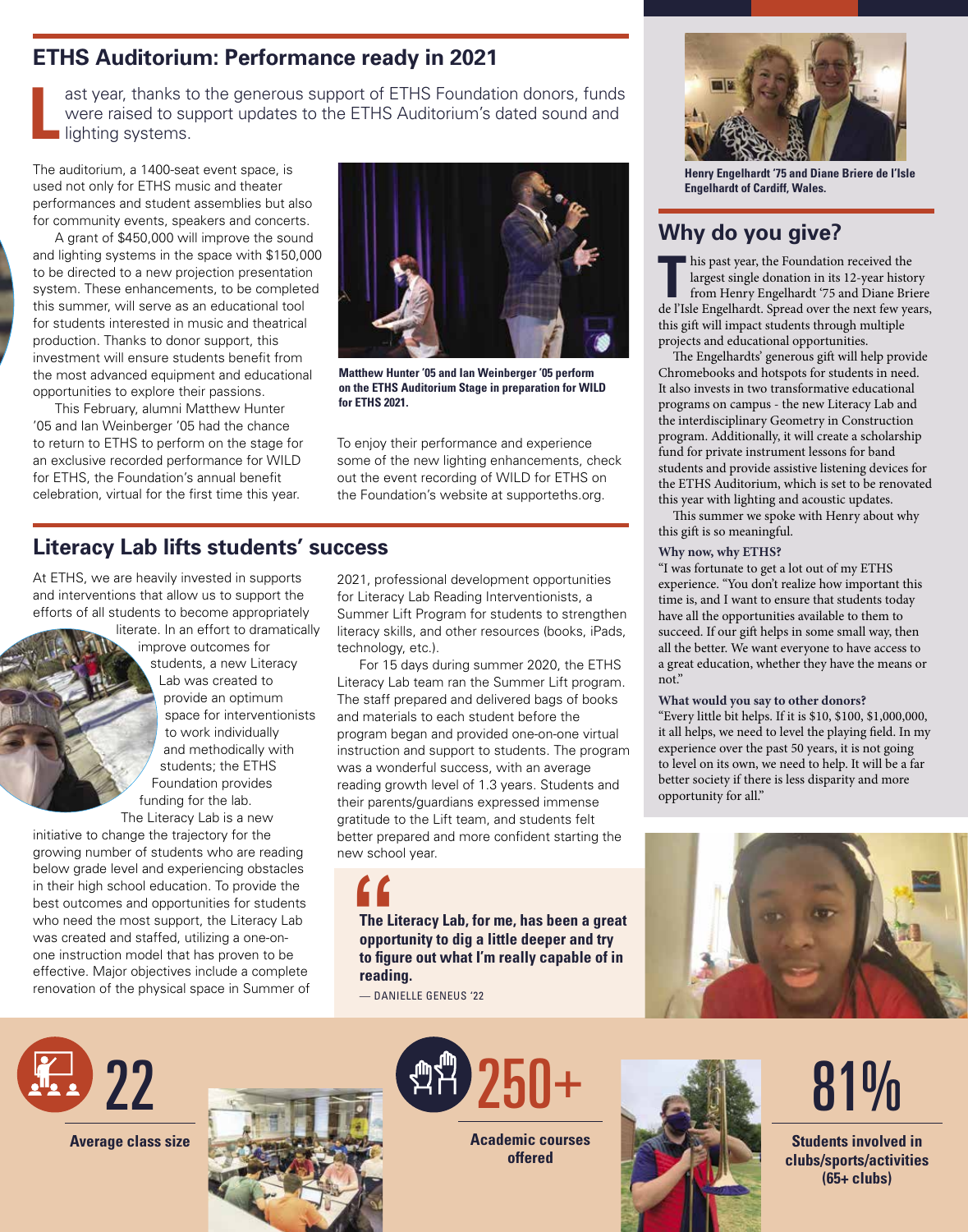## **Financial Report**

FISCAL YEAR 2019-20

#### **Revenues, Gains and Other Support**

## **Expenses**

**f**<br>ETHS<br>famili<br>feel c<br>bigh o

| Net Assets, Beginning of Year\$ 4,644,742<br>Net Assets, End of Year \$ 4,848,643 |         |
|-----------------------------------------------------------------------------------|---------|
| <b>Change in Net Assets\$ 203,901</b>                                             |         |
|                                                                                   |         |
| Fundraising Expenses \$ 57,877                                                    |         |
| Management & General\$                                                            | 195,746 |
| <b>Supporting Services</b>                                                        |         |
| Grants & Scholarships to ETHS \$ 1,244,564                                        |         |

As of June 30, 2020, The ETHS Foundation's net assets included \$4.8M in donor retricted

**ETHS is a very special place. Our students, families, and alumni stay connected and feel close to ETHS because they know this high school is more than a school — it's a family. It's an experience that lasts for a lifetime. It's the foundation for not only growing personally, but growing academically and intellectually, and giving every student here a foundation that can truly be** 

assets including \$4.4 M in scholarship endowed funds.

**Funding Impact – Grants to ETHS FY2020**



## **ETHS Foundation Leadership 2020-2021**

#### **Board of Directors**

Kevin Mack '95 *President* Casey Lewis Varela '92 *Secretary* Rick Kolsky *President-elect* Naini Serohi *Treasurer* Kirk Hoopingarner *Past President* Robert Andalman '84 Sara Raedle Brenner '76 Caitlin Brown Darryl Cheeks '86 Chasity Cooper '07 Sarah Ghantous Alison Hawley '90 Patrick Hughes, Jr. '86 Jeanne Husain

Henry Latimer Alyson Miller '97 Carl Parker '83 Matt Struve '79

#### **Ex-Officio** Dr. Peter Bavis

*Asst. Superintendent*

Joanne Bertsche *Executive Director*

Addy Galich '21 *Student Representative* Matthew Bufis

*Teachers' Representative* David Futransky '69

*Sr. Dir., Institutional Advancement* Judah Laude '84 *District 202 Board Member* Doug Nickels '72

*Alumni Association Representative*

## Stephanie Teterycz *District 202 Board Member* Dr. Eric Witherspoon

**grateful**

*Superintendent*

Honorary Member *Elizabeth Tisdahl*

**Alumni Relations Staff** David Futransky '69 Nicole Jacob Marks '85

### **ETHS Foundation Staff** Joanne Bertsche *Executive Director* Sarah Schmidt *Associate Executive Director* Karen Jones

*Development Specialist*

## **Guaranteeing Access to Excellence since 2008!** *impact*



**built upon for the rest of their lives."**

— SUPERINTENDENT,

DR. ERIC WITHERSPOON

**Lights & Turf at Lazier Field Leonard Schaeffer Theatre** 





**at the Planetarium**



**Wireless Campus Advanced Manufacturing Lab New Ceramics Studio Michael B. Arrington Wellness** 



**Geometry in Construction Build site**





**Greenhouse**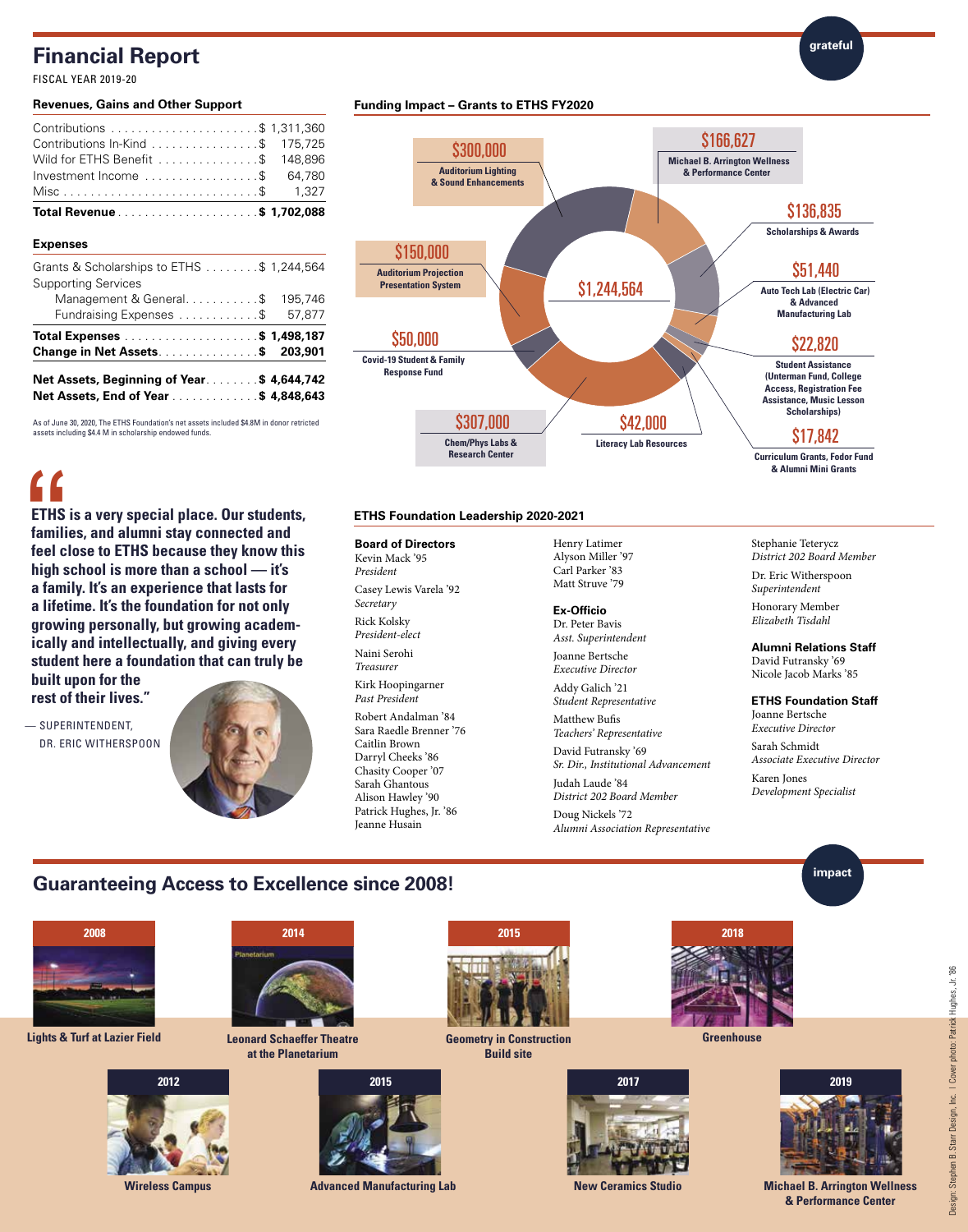



**ETHS Foundation Board 2019-2020**

## **Dear Friends,**

hank you for your generous and enthusiastic support

**T** of ETHS. Amidst a year of unparalleled challenges, our Wildkit family responded with qualities of **RESILIENCE**, care, and compassion to meet our students' emerging needs.

After ETHS moved to remote learning on March 13, 2020, you contributed over \$50,000 to our Student and Family Covid Response Fund, and that outpouring continued into the next fiscal year. At the same time, we exceeded our goal for the FY2020 priority project, providing a grant of \$550,000 for upgraded lighting and

sound enhancements in the ETHS Auditorium.

Your generosity allowed the ETHS Foundation to remain steadfast in our mission to guarantee access to excellence and also to serve the unique student needs brought on by the pandemic.

We understood that to be successful this past year, we had to take a two-prong approach. While it was imperative that we bolstered the high school's efforts to provide a robust virtual experience and ensure every student had access to it, we knew we couldn't lose sight of tomorrow. When students bring life and vibrancy back to the halls of ETHS, we want them to be

greeted with a facility worthy of their aspirations.

We owe our success to you, the Wildkit family – you help us sustain equity in education and advance our campus toward the future. Your investments create and construct cutting-edge facilities and allow us to respond to innovative education and a myriad of student needs.

Thank you so much for staying **CONNECTED** to ETHS. We are deeply **GRATEFUL.**

Kevin Mack '95 *President, 2020-21* 

Joanne Bertsche, ETHS parent '12, '13, '17 *Executive Director*

## **Our Generous Donors**

JULY 1, 2019 - JUNE 30, 2020

#### **CHAMPIONS FOR ETHS**

**VISIONARY \$100,000+** Michal & Craig Golden Leonard & Pamela Schaeffer

**CATALYST \$50,000 - \$99,999** Michael B. Arrington Yvonne Randlev

**LEADER \$25,000 - \$49,999** Anonymous (2) Nancy & Ken Arlen The Joseph L. Aurichio Foundation Cless Family Foundation The Owen L. Coon Foundation

#### **CHALLENGER \$10,000 - \$24,999**

Rob & Carrie Andalman Anonymous Scott D. Clarke Crown Family Philanthropies The Davee Foundation Richard & Jean Doub Emerald Gate Charitable Trust Paul & Mary Finnegan The Husain Family Lewis-Sebring Family Foundation Tom & Janet Unterman

#### **INNOVATOR \$5,000 - \$9,999**

Apple Matching Gifts Program Arlen Music Productions John Berry & Carrie Jeffers Sarah & William Burggraf Martha Campbell Nancy Cunniff & Alan Zunamon John & Daphne Cunningham Mark F. Dehnert James & Janis Freeland Robert Glickman David V. & Susan Lind Milligan Saunders Family Charitable Fund Joanne Schalk The Schroeder Foundation John Shea Patricia Smythe Ann Stevens Clay Struve George Weisz Wells Fargo YourCause

#### **INVESTOR \$2,500 - \$4,999**

Abbott Laboratories Fund Michael Abt Anonymous Cinda Russell Axley Howard B. Bernick Carol Bernick Caitlin & Jim Brown Byline Bank Class of 1969 Class of 1984 Nelson J. and Ruth Culver Dean Dickie & Nancy Lauren Kimberly & Jay Dietz Hagerty Consulting Philip & Cheryl Holm Kevin & Stephanie Kelly Elizabeth & Stephen Krupkin Jessica & Alan Littmann John Logan

Priscilla MacDougall Mark Vend Company Alfred & Carol McConnell Samuel Murdough Oberweis Family Raymond Parmer & Moira Harding Lynn Rainville Spencer & Elizabeth Seufert Shell Oil Company Foundation Ross Sloan Bill & Ingrid Stafford Matthew & Susan Struve Robert E. & Michele Thomas Kristen & Michael Watson Rodney & Aisha Williams Toby S. Wilt

## **ADVOCATE \$1,000 - \$2,499**

Barbara & Phil Albright American Endowment Foundation James & Winifred Guthrie Anderson Bank of America Matching Gifts Julie Barton & Pat Garcia Paul E. Bateman Barry & Susan Bedrick The Bergmann Family Joanne & Tom Bertsche Terry & Leslie Bowie Harry A. Brandt Sara & Robert Brenner Dr. George Bridgeforth Judson & Gabrielle Brooks Michael & Maureen Browne Walter Carlson & Debora de Hoyos Lloyd & Marilee Conant David & Judy Covin Christine Cozzens & Ronald Calabrese Morton & Reva Denlow Robert A. Drebin Elizabeth Beidler Tisdahl Foundation R. Mark Epstein Eric Feldman & Associates P. C. Evanston Athletic Club Michael & Stephanie Fine Andrew Fisher Alison & Joseph Franchere Marya & Peter Frankel Francis Beidler Foundation Franczek P.C. David Futransky & Nancy Liebman Sarah Ghantous & Brett Stein Susan Moore Gobel Mark & Pamela Gold Google Dr. Philip Gorelick & Bonnie Gorelick Dr. Heather Gornik Alan & Pat Graham Kirk & Kim Hoopingarner Stephen & Suzanne Ingram Edward & Jeannine James Jeffrey B. Jerome Dan & Suzanne Kanter Susan & Thomas Kearney Walter Keevil Alan & Libby Keribar Erika G. King

Kiwanis Club of Evanston John & Susan Klayman Anne Jacobson & Richard Kolsky Stephanie & Mark Layden Marsha & Steven Levin Thomas & Joan Lindsey Janice J. Liten & Michael D. Schnur Bob & Betsy Littel Gretchen & David Livingston Larry & Claudia Lubin Chad & Leslie Luning Holly Madigan David Maltz & Antje Kann Robert Mancuso Jeffrey & Letitia Mann Clayton & Kathy Mark Dorothy Marston Christopher May Jeffrey McIntosh Deborah Murphy McManus Mary Lou McPhillips Emery Moorehead SB XX Anne Murdoch & Michael Walker Thomas & Joy Murdough Mark & Nancy Nelson Scott Nelson & Roseanne Dineen-Nelson Network for Good Judy Newton Doug & Judith Nickels Katharine Slight O'Brien Daniel O'Brien James Ossyra & Carol Remen Margaret Perlia-Bavis & Peter Bavis Dr. & Mrs. Ronald Port John R. Pringle & Beverly S. Mitchell David Riley Karin Ruetzel & Antony Burt David Sacks William Schmidt & Lisa Kaeser Eric H. Scholl Kathy and Bob Slaughter Steven R. Smythe David A. Smythe Ronald & Kathy Sonenthal Studio GC Architecture + BIM James & Mary Suhr William & Pamela Swales Frances Tietov & Elliot Elson Rachel Tigner Dr. Bruce E. Unterman & Linda Unterman The Uziel-Miller Family Sarah & Michael Wagner Katy & Scott Walker Stephen & Leslie Warner Julie & Kurt Weiler Jeff Willemain Wintrust Financial Corporation Dr. Eric Witherspoon & Cynthia Witherspoon Philip & Mary Wong Toby Young Julie Zimring Manuela Zoninsein

#### **FRIEND \$500 - \$999** Anonymous (2)

Ann & John Adamson Lane & Barbara Albanese Kay Earlandson Allen Larisa & Jeffrey Alpaugh Richard A. Anderson Judith W. Anderson Frank & Kimberley Barbaro Bob & Carolyn Behr Ruth James Berdick Nancy & David Brigstocke Sara & Robert Burson Kelley & Philip Bussey Dr. Jeffrey P. Callen & Susan Callen Michael Chamberlin & Caroline Kane Candance & Dan Chow Martin & Myrtis Cohen Heather & Gregg Collins Carson Conant Jeffrey & Elizabeth Coney The Cousineau Family Robert & Michele Crane Barbara & Jack Dawson Luciano De Angelis Roger Dewes Lindsey A. Dodson Kathryn B. Donovan Diane Drobnis Robert E. & Joyce Dunn Andrew & Jessica Emery Louis & Jacqueline English The James & Katherine Eyster Family Fund Linda & Dan Feeney Thomas & Melinda Ferguson Paul & Rebecca Fields Jean & Andy Fies Kathy & Mark Fisher Mr. & Mrs. Edwin C. Gage III Jennifer & Raju Ghate Jay Goldring & Laurie Woog Goldring Ruth Goldstein Robert J. & Julie P. Gordon Deborah Greenberg & Michael Winnick Elizabeth A. Hahn Lynn Hammell Jack R. Harris William Hartgering David G. Hartman Alison Hawley & Greg Schoeffmann Catherine Hayden & Thomas Carmichael John Hayes Dr. Standiford Helm & Noel Helm Mary Lou & Mitch Horwat Patrick Hughes & Kathy Tisdahl Lynn Utterback Ingram Laura & Jeffrey Jacobs John J. Cahill, Inc. Drs. Elaine & Ismail Kisisel Kevin & Joan Lafferty Shawn K. Lazier Tom & Annie Lesch David Lieb & Anne Gendler Jan Bowers & Will Linder LOL Reading Center LLC Christine Long Paul & Vicki Lustig

Leslie Maclin & Bill McCrory Betsey & Steve Madden Dan & Lynne Mapes-Riordan Rick & Holly Marsh Huntington S. Mason Anthony R. Mason Norma May Ruth & Paul McMahon Minasian Rug Company Mary & Eric Mollman David & Maria Molton Elaine & Matthew Moy Johnson Brooke & Daniel Neidich Tara Mark & Geoffrey Oltmans Stuart & Sarah Opdycke Liz Paine Jennifer D. Pasek Terry Plochman Edward & Judith Provost Janet Neiman Reed Robert & Patty Reece Robert R. McCormick Foundation Catherine & Bart Rocca Gordon & Nancy Persons **Rockafellow** Philip & Mary Roden Daniel Rohr Bruce M. Romain Lila Corn Rosenweig Mitchell & Anne Saywitz Edward Schaefer Kenneth J. Schaefle Morton & Mimi Schapiro Renee Schleicher Barry Schultz Naini Serohi Enid Katz Shapiro Patrick & Jill Sherwood Amy & Ryan Shpritz Jeffrey S. Skinner Kara & David Smith Glen Spear & Myra Wagner Ari Studnitzer Jason & Casey Swanson Ronald & Julie Thalheimer Jessica & Jim Ticus Dr. Faith Vilas & Larry Smith Tom Walder Christopher & Lisa Ward James White Eric & Lois Wickstrom Mary S. Winkler Philip Yau & Cynthia Kop Mark & Margie Zivin **FRIEND \$250 - \$499** Anonymous (2) Nicholas & Donna Agnew Leonard Amari AnnaMaria & Darryl Anderson Jean Anderson Debi & Clark Ardern Diane Asaro Robert & Alexa Avery Michael & Cam Axelrood

Larry & Anne Axelrood Michael F. Baccash Richard & Patricia Bach Patty & Mark Barbato Philip Baron

Marc Baum & Steve Dillworth

James E. Belcher & Marsha Avery-Belcher Andy Bernstein Sandra Blau Heather & Jason Block Boeing Laura & Tom Boylan Alisa & Kenneth Brady Theodore G. Bratsolias Becky Bailey Bristol Bristol-Myers Squibb Dudley & Betsy Brown Kristy & Steve Brown Kathleen Burnett Shawn & Eileen Budde Pamela & Christopher Cain David Campbell Erika & Noah Carey Greta Carlson Michael & Mary Carpenter Richard & Carolyn Castellini Barbara Castronovo Central Law Group P.C. Cheryl Rohlfs & Associates, Ltd. Paul Christensen Danny W. Chun Julian & Lisa Coleman Jeanine Colin James & Anne Corliss Philip Crihfield David D'Arcy & Judy Freitag Michael & Mike Darer The Darragh Family Stephanie Davis & Brad Dunlap Thomas & Liddy Davis Patrick & Shari Daw Laura Dell & Scott Blickenstaff Ruth & Bob Dell Karen T. Demorest Michael & Carolyn Dessent Disney Employee Matching Gifts Rick & Glynnis Doyle Thomas & Lora Dubin Grant Duers Christyne & James Dzwierzynski Sabrina Ehmke & William Latham Marshall & Jo Ann Eisenberg Joan Platt Ellis Jay & Priscilla Engeln Dr. Catharine Enright & Dr. Walton H. Reeves Daniel & Erica Esrick Emily & Christopher Ferek Craig Freedman Donna & Gene Frett William Furie Michael & Donna Garfield Marc Garrison Anita Gewurz Richard A. Giesen Jr. Lynn E. Gilchrist Anne & Steven Gilford Anne Glaser Steve & Melanie Glick Ann Glynn Abby Goddard Dr. Roger Goldberg & Elena Nocera Lawrence & Caren Goodman Catherine & Robert Graettinger Green Associates